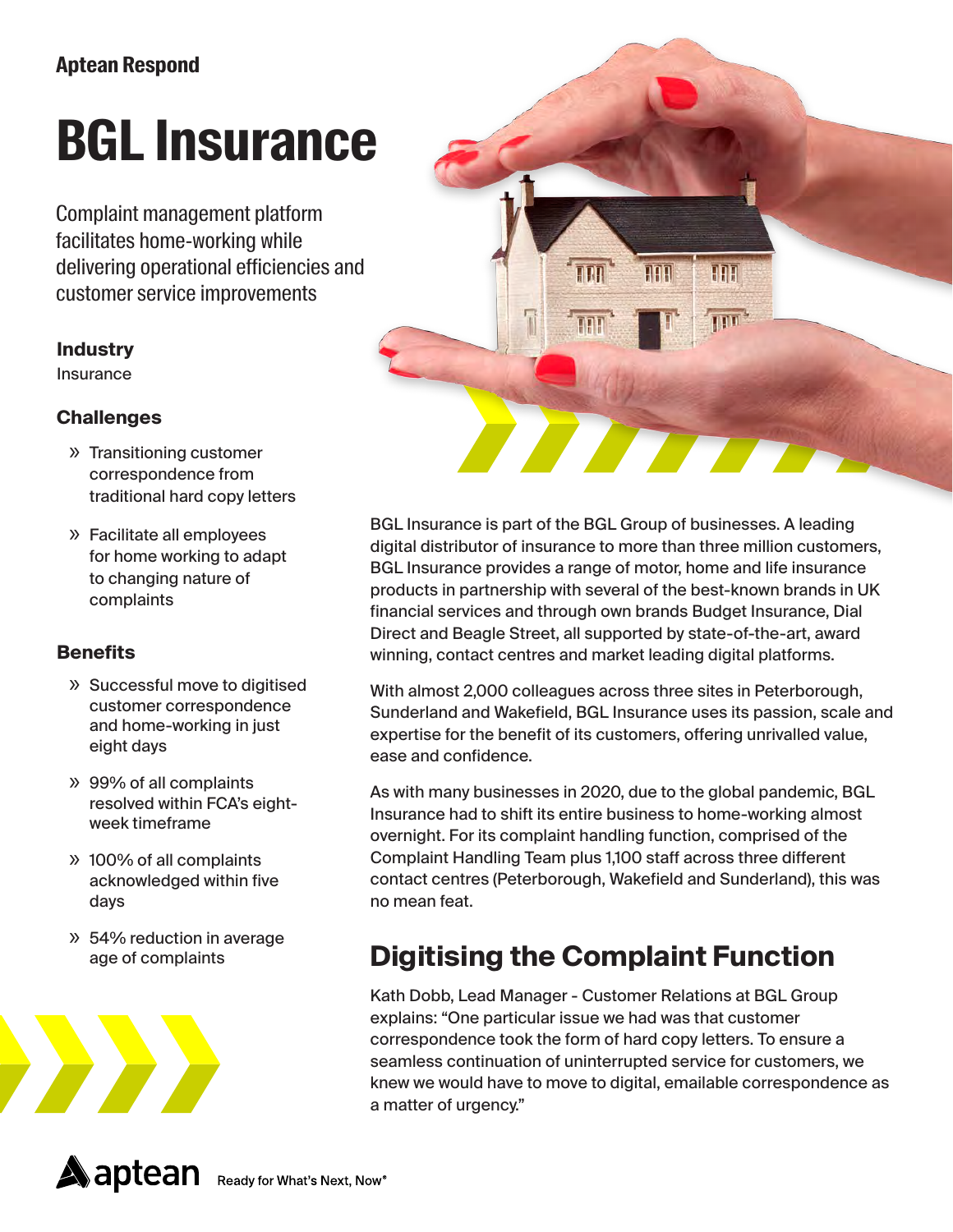

The digitisation of the department with the help of its complaint management system, Aptean Respond, had already been on the wish list of the complaint handling team but the pandemic escalated it to a top priority. The team also had a long-term goal of improving how they contacted customers, making contact more streamlined, efficient and environmentally friendly, with less paperwork involved.

The initial part of the project involved identifying what was needed to facilitate all employees working from home, while ensuring uninterrupted service to customers and maintaining Financial Conduct Authority (FCA) compliance. Kath continues: "Any new hardware required was ordered and delivered to staff and a new telephony system was implemented to enable staff to receive phone calls at home. Aptean Respond was already suitable for remote working, so it meant the team would be working with a familiar system."

### **Enabling Automation**

The most pressing priority to enable the digitisation of correspondence was to identify all customers with open complaints for whom BGL Insurance didn't have an email address. A small team was created to contact such customers (representing 3% of complaints) and add an email address to their details.

Kath continues: "All correspondence templates had to be transferred from hard copy to digital versions. With 21 brands' complaints administered under the BGL Insurance umbrella, this wasn't a small job. Digital templates, complete with logos, had to be prepared for all letter types and uploaded into Aptean Respond."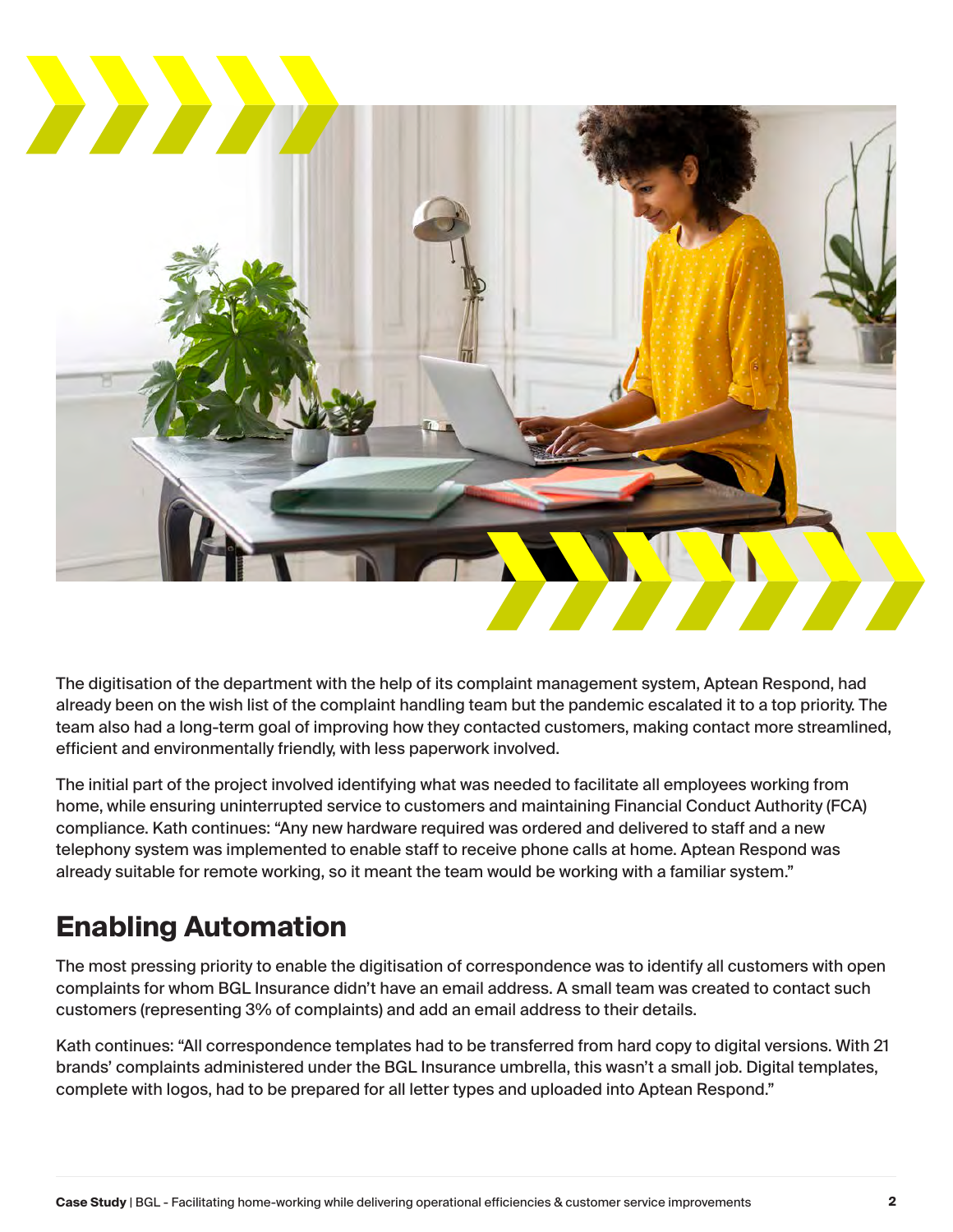Due to the way Aptean Respond is configured, it's able to trigger the appropriate response for a particular customer, in-line with the information that's added to the case by the call handler. This adds an extra level of automation to the complaint management process, particularly when complaint handlers no longer have to physically print a copy of customer correspondence and put it in the post, instead sending an email directly from within the system. Once all the templates were in place, the team carried out exhaustive testing, using test inboxes and the Aptean Respond test portal.



"This allowed us to provide the **continuity of service** to customers that had always been our number one priority, along with fulfilling all regulatory requirements."

**Kath Dobb**, Lead Manager - Customer Relations, BGL Insurance

## **10-day Transformation**

In all, it took just ten days for the entire department to go from working in the office to switching to a homeworking model with digital correspondence in place. As Kath explains: "What we'd managed to achieve in an extremely short space of time, was an exact replica of in-office working environment, just without the need to print off letters and manually mail them out. This allowed us to provide the continuity of service to customers that had always been our number one priority, along with fulfilling all regulatory requirements."

As soon as the homeworking environment went live, the team began to investigate how they could optimise processes further still. The business was able to better allocate resources across the complaint handling teams, assessing existing workflows to see how these could change to reflect the move to digital correspondence. It was then that the additional benefits to service delivery became apparent.

## **Tangible Customer Benefits**

Pre-project, the percentage of complaints received and resolved by BGL Insurance within the FCA's eight-week timeframe stood at 95%, but it's now resolving 99% of complaints within this timeframe. Before the changes, BGL Insurance was acknowledging 95% of all complaints within five business days. The increased efficiency of the complaint handling process has enabled it to shorten this to within three business days and the business is already acknowledging 97% of complaints within this new timeframe, a percentage that increases to 100% within the old deadline of five days.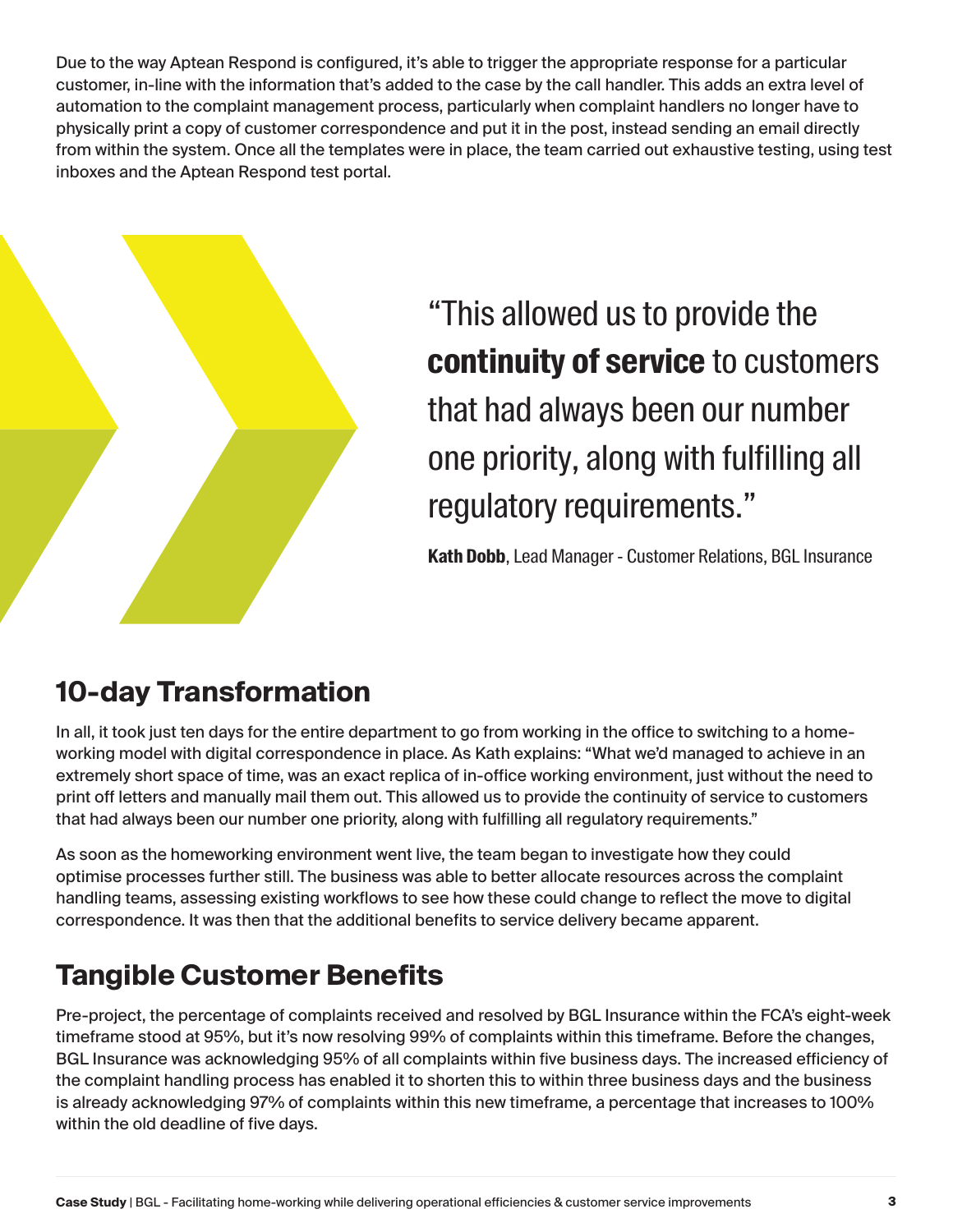Thanks to the changes made, BGL Insurance has achieved a 54% reduction in the average age of complaints. It has also improved its outcomes for cases that proceed to the Financial Ombudsman Service (FOS), with FOS overturn rates that stood at 31% of complaints between July and December 2019 dropping to just 17% in the six months to July 2020.

## **A Real Team Effort**

The team recognises how Aptean Respond was a key enabler of these rapid changes, with the team at Aptean providing the support and expertise required for BGL Insurance to make the transition to digital correspondence in such a short space of time. As Kath explains: "Without the system's capabilities, we would have had to find manual workarounds, which wouldn't have delivered the same efficiency savings and regulatory compliance we achieved. The combination of technology, people and training ensured the project was a huge success from the outset, delivering multiple efficiencies and service improvements right across the complaint handling function."

This transformation is just the start of an ongoing process which will inform further developments to BGL Insurance complaints management, with reviews of the new processes regularly taking place. As Kath concludes: "The team is constantly looking into new initiatives to optimise complaint handling, striving to deliver the best results for our entire customer base. Next on our priority list is embracing online complaints and refining our vulnerable customer processes, two things for which the right combination of technology, people and training will be vitally important. What started as an emergency situation, has resulted in major improvements to our complaint handling, putting the solid foundations in place to continue to develop complaint handling excellence right across the organisation."